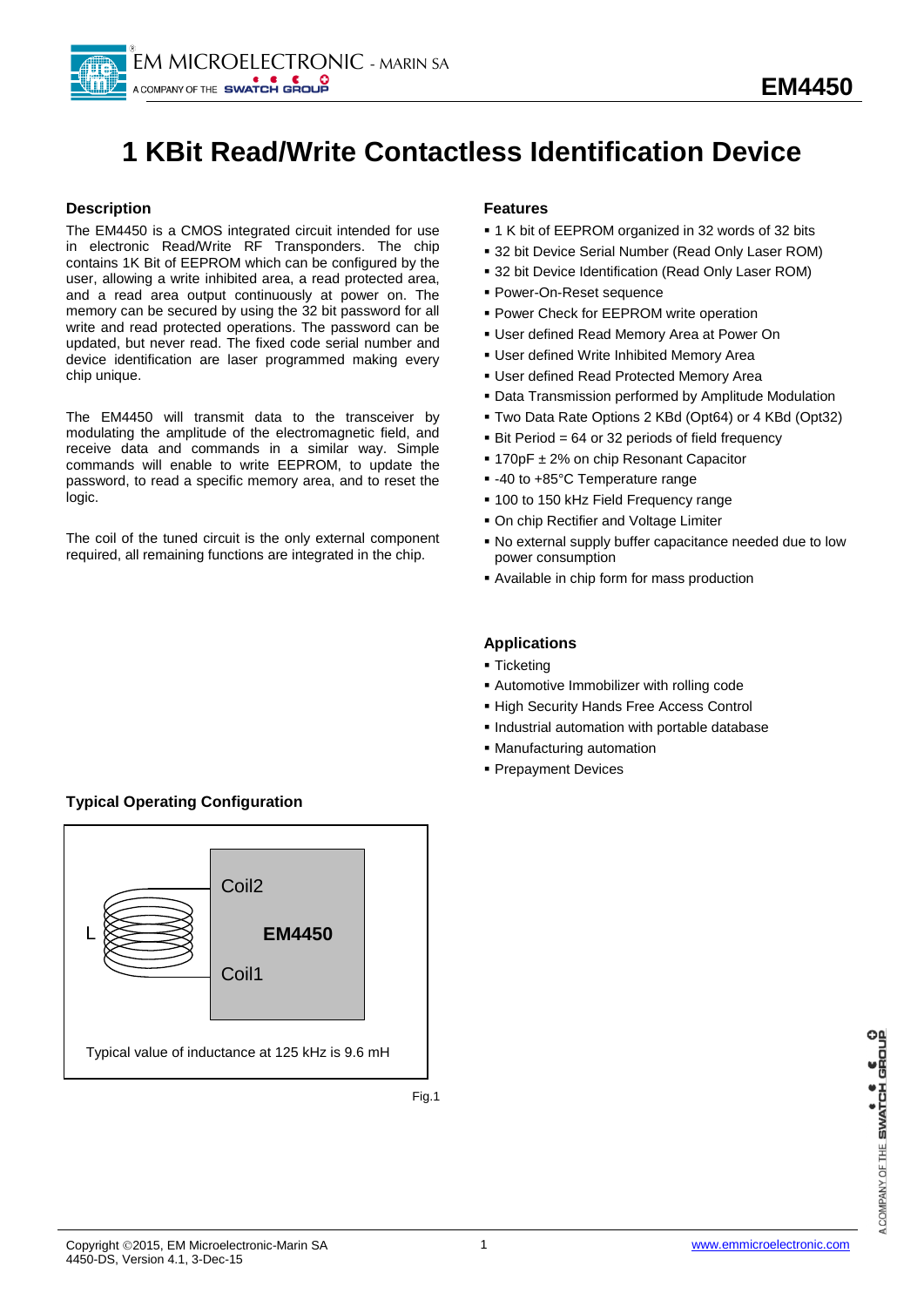

# **Block Diagram**



Fig. 2

# **System Principle**

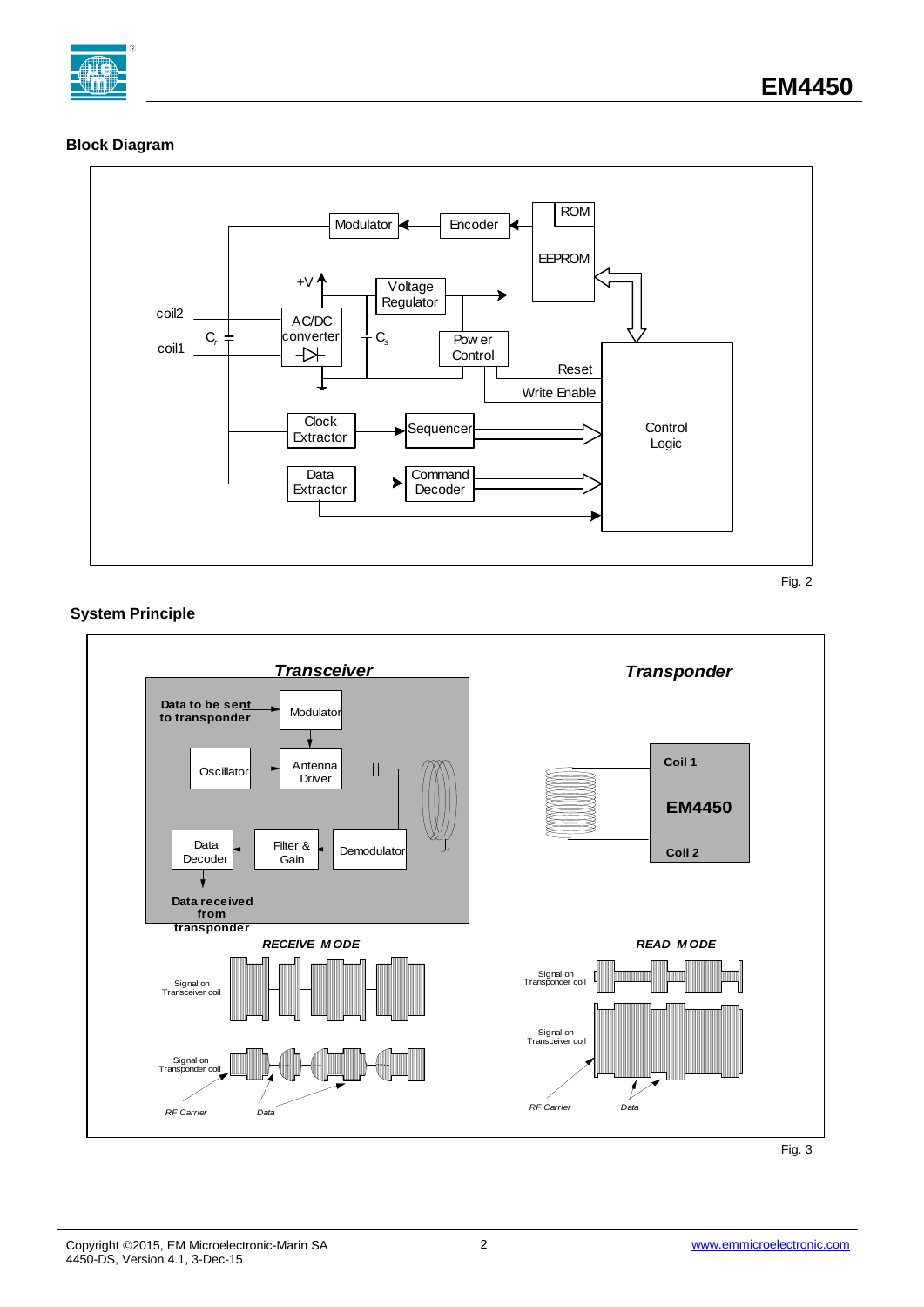

# **Absolute Maximum Ratings**

| <b>Parameter</b>                                                     | <b>Symbol</b>                 | <b>Conditions</b>         |
|----------------------------------------------------------------------|-------------------------------|---------------------------|
| Maximum AC peak Current<br>induced on COIL1 and COIL2                | <b>COIL</b>                   | $± 30$ mA                 |
| Power Supply                                                         | V <sub>DD</sub>               | $-0.3$ to 3.5 V           |
| Maximum Voltage other pads                                           | Vmax                          | $V_{DD}+0.3V$             |
| Minimum Voltage other pads                                           | $V_{min}$                     | $V$ ss-0.3 $V$            |
| Storage temperature                                                  | $\mathsf{T}_{\mathsf{store}}$ | $-55$ to $+125^{\circ}$ C |
| Electrostatic discharge<br>maximum<br>to MIL-STD-883C method<br>3015 | VESD                          | 2000V                     |

Stresses above these listed maximum ratings may cause permanent damages to the device. Exposure beyond specified operating conditions may affect device reliability or cause malfunction.

#### **Handling Procedures**

This device has built-in protection against high static voltages or electric fields; however, anti-static precautions must be taken as for any other CMOS component. Unless otherwise specified, proper operation can only occur when all terminal voltages are kept within the voltage range. Unused inputs must always be tied to a defined logic voltage level.

## **Operating Conditions**

| <b>Parameter</b>             | Symbol                     | Min   | Max    | Unit                       |
|------------------------------|----------------------------|-------|--------|----------------------------|
| <b>Operating Temperature</b> | $\mathsf{I}_{\mathsf{OD}}$ | $-40$ | $+85$  | $\circ$                    |
| Maximum coil current         | <b>I</b> coll              |       | 10     | mA                         |
| AC Voltage on Coil           | $V_{\rm coil}$             |       | note 1 | $\mathsf{V}_{\texttt{DD}}$ |
| Supply Frequency             | fcoil                      | 100   | 150    |                            |

**note 1**: Maximum voltage is defined by forcing 10mA on Coil1 - Coil2.

# **Electrical Characteristics**

 $V_{DD} = 2.5V$ ,  $V_{SS} = 0V$ ,  $f_{coil} = 125$  kHz Sine wave,  $V_{coil} = 1V_{pp}$ ,  $T_{op} = 25^{\circ}C$ , unless otherwise specified

| <b>Parameter</b>                                         | Symbol                      | <b>Conditions</b>                                                                                                                             | <b>Min</b> | <b>Typ</b> | <b>Max</b>   | Unit                             |
|----------------------------------------------------------|-----------------------------|-----------------------------------------------------------------------------------------------------------------------------------------------|------------|------------|--------------|----------------------------------|
| Supply Voltage                                           | Vdd                         |                                                                                                                                               | 2.3        |            | 3.5          | V                                |
| Minimum EEPROM write<br>voltage                          | V <sub>DDee</sub>           |                                                                                                                                               | 2          |            |              | $\vee$                           |
| Power Check EEPROM write                                 | <b>I</b> PWcheck            | $V_{DD} = 2.8V$                                                                                                                               |            |            | 40           | μA                               |
| Supply current / read                                    | $I_{\rm rd}$                | Read Mode                                                                                                                                     |            |            | 3            | μA                               |
| Suppy current / write                                    | <b>I</b> wr                 | Write mode $(V_{DD} = 2.8V)$                                                                                                                  |            |            | 22           | μA                               |
| Modulator ON voltage drop                                | <b>V<sub>ON</sub></b>       | $V$ (COIL1 - VSS) & $V$ (COIL2 - VSS) $I_{\text{coil}} = 100 \mu A$<br>$V$ (COIL1 - VSS) & $V$ (COIL2 - VSS) $I_{\text{coil}} = 5 \text{ mA}$ |            |            | 0.50<br>2.50 | V<br>v                           |
| Monoflop                                                 | T <sub>mono</sub>           |                                                                                                                                               | 35         |            | 85           | μS                               |
| Resonance Capacitor                                      | $C_{r}$                     |                                                                                                                                               | 166.6      | 170        | 173.4        | рF                               |
| Powercheck level                                         | VPWcheck                    |                                                                                                                                               | 2          |            | 2.85         | V                                |
| Power On Reset level high                                | $V_{\sf{prh}}$              | <b>Rising Supply</b>                                                                                                                          |            |            | 1.6          | $\vee$                           |
| Clock extractor input min.<br>Clock extractor input max. | Vclkmin<br>Vclkmax          | Minimum Voltage for Clock Extraction<br>Max. Voltage to detect modulation stop                                                                | 0.25       |            | 25           | $V_{\sf pp}$<br>$mV_{\text{pp}}$ |
| <b>EEPROM</b> data endurance                             | $N_{\text{cv}}$             | Erase all / Write all at $V_{DD} = 3.5$ V                                                                                                     | 100'000    |            |              | cycles                           |
| <b>EEPROM</b> retention                                  | $\mathsf{T}_{\mathsf{ret}}$ | Top = $55^{\circ}$ C after 100'000 cycles (note 2)                                                                                            | 10         |            |              | vears                            |

**note 2**: Based on 1000 hours at 150°C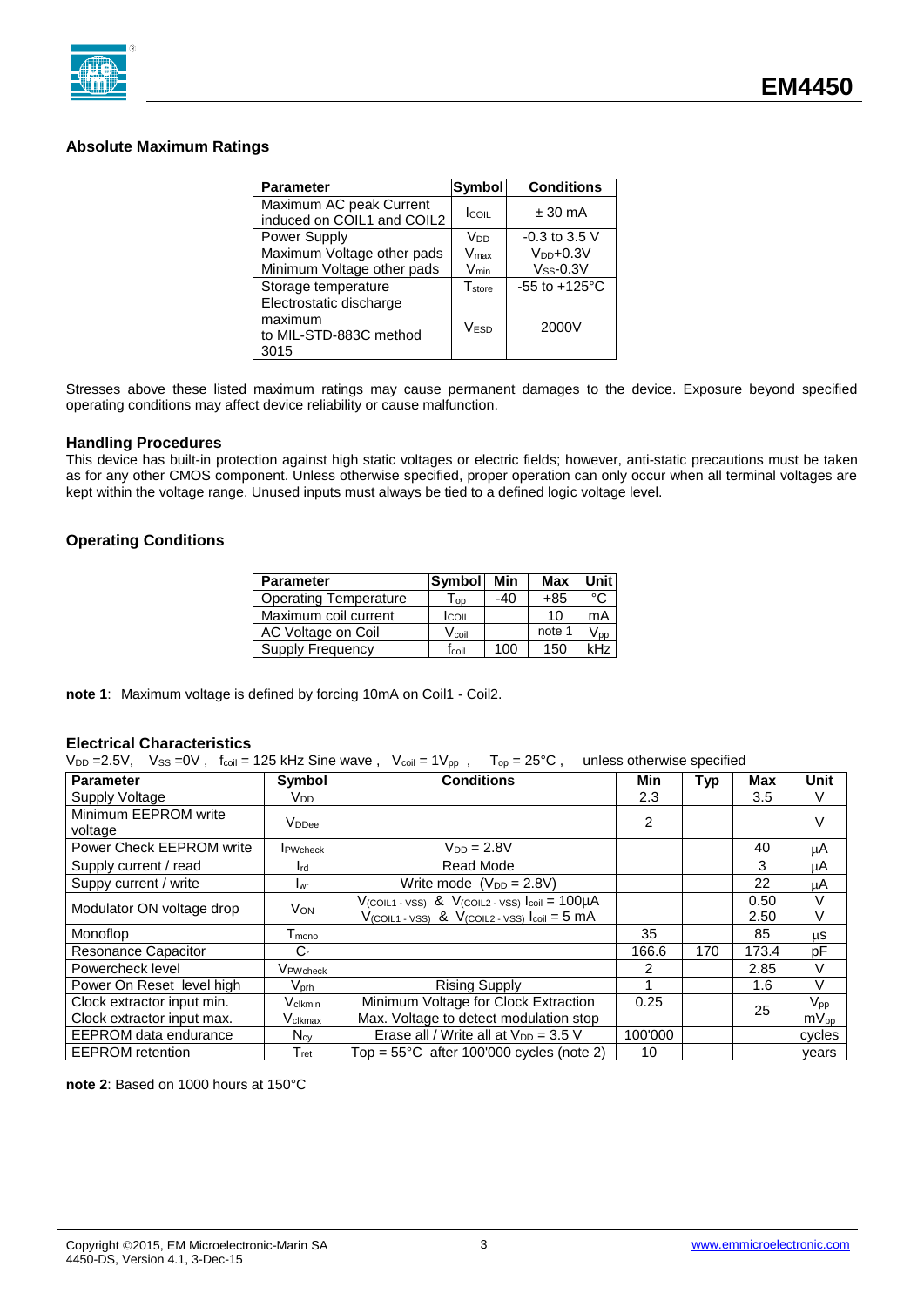

# **Timing Characteristics**

 $V_{DD} = 2.5V$ ,  $V_{SS} = 0V$ ,  $f_{coil} = 125$  kHz Sine wave,  $V_{coil} = 1V_{pp}$ ,  $T_{op} = 25^{\circ}C$  unless otherwise specified All timings are derived from the field frequency and are specified as a number of RF periods.

| <b>Parameter</b>              | Symbol            | <b>Conditions</b> | Value | Unit              |
|-------------------------------|-------------------|-------------------|-------|-------------------|
| Option: 64 clocks per bit     | Opt64             |                   |       |                   |
| <b>Read Bit Period</b>        | trdb              |                   | 64    | RF periods        |
| LIW/ACK/NACK pattern duration | t <sub>patt</sub> |                   | 320   | RF periods        |
| <b>Read 1 Word Duration</b>   | t <sub>rdw</sub>  | including LIW     | 3200  | RF periods        |
| Processing Pause Time         | t <sub>pp</sub>   |                   | 64    | RF periods        |
| Write Access Time             | t <sub>wa</sub>   |                   | 64    | <b>RF</b> periods |
| Initialization Time           | tinit             |                   | 2112  | RF periods        |
| <b>EEPROM</b> write time      | twee              | $V_{DD} = 3V$     | 3200  | RF periods        |
| Option: 32 clocks per bit     | Opt32             |                   |       |                   |
| <b>Read Bit Period</b>        | trdb              |                   | 32    | RF periods        |
| LIW/ACK/NACK pattern duration | t <sub>patt</sub> |                   | 160   | <b>RF</b> periods |
| <b>Read 1 Word Duration</b>   | trdw              | including LIW     | 1600  | RF periods        |
| <b>Processing Pause Time</b>  | t <sub>pp</sub>   |                   | 32    | RF periods        |
| Write Access Time             | twa               |                   | 32    | RF periods        |
| Initialization Time           | tinit             |                   | 1056  | RF periods        |
| <b>EEPROM</b> write time      | t <sub>wee</sub>  | $V_{DD} = 3V$     | 2624  | <b>RF</b> periods |

RF periods represent periods of the carrier frequency emitted by the transceiver unit. For example, if 125 kHz is used : The Read bit period (Opt64) would be :  $1/125'000*64 = 512 \,\mu s$ , and the time to read 1 word :  $1/125'000*3200 = 25.6 \,\text{ms}$ . The Read bit period (Opt32) would be:  $1/125'000*32 = 256$  us, and the time to read 1 word:  $1/125'000*1600 = 12.8$  ms.

#### **ATTENTION**

**Due to amplitude modulation of the coil-signal, the clock-extractor may miss clocks or add spurious clocks close to the edges of the RF-envelope. This desynchronisation will not be larger than ±3 clocks per bit and must be taken into account when developing reader software.**

#### **Functional Description**

#### **General**

The EM4450 is supplied by means of an electromagnetic field induced on the attached coil. The AC voltage is rectified in order to provide a DC internal supply voltage. When the DC voltage crosses the Power-On level, the chip enters the Standard Read Mode and sends data continuously. The data to be sent in this mode is user defined by storing the first and last addresses to be output. When the last address is sent, the chip will continue with the first address until the transceiver sends a request. In the read mode, a Listen Window (LIW) is generated before each word. During this time, the EM4450 will turn to the Receive Mode (RM) if it receives a valid RM pattern. The chip then expects a valid command.

#### **Mode of Operation**

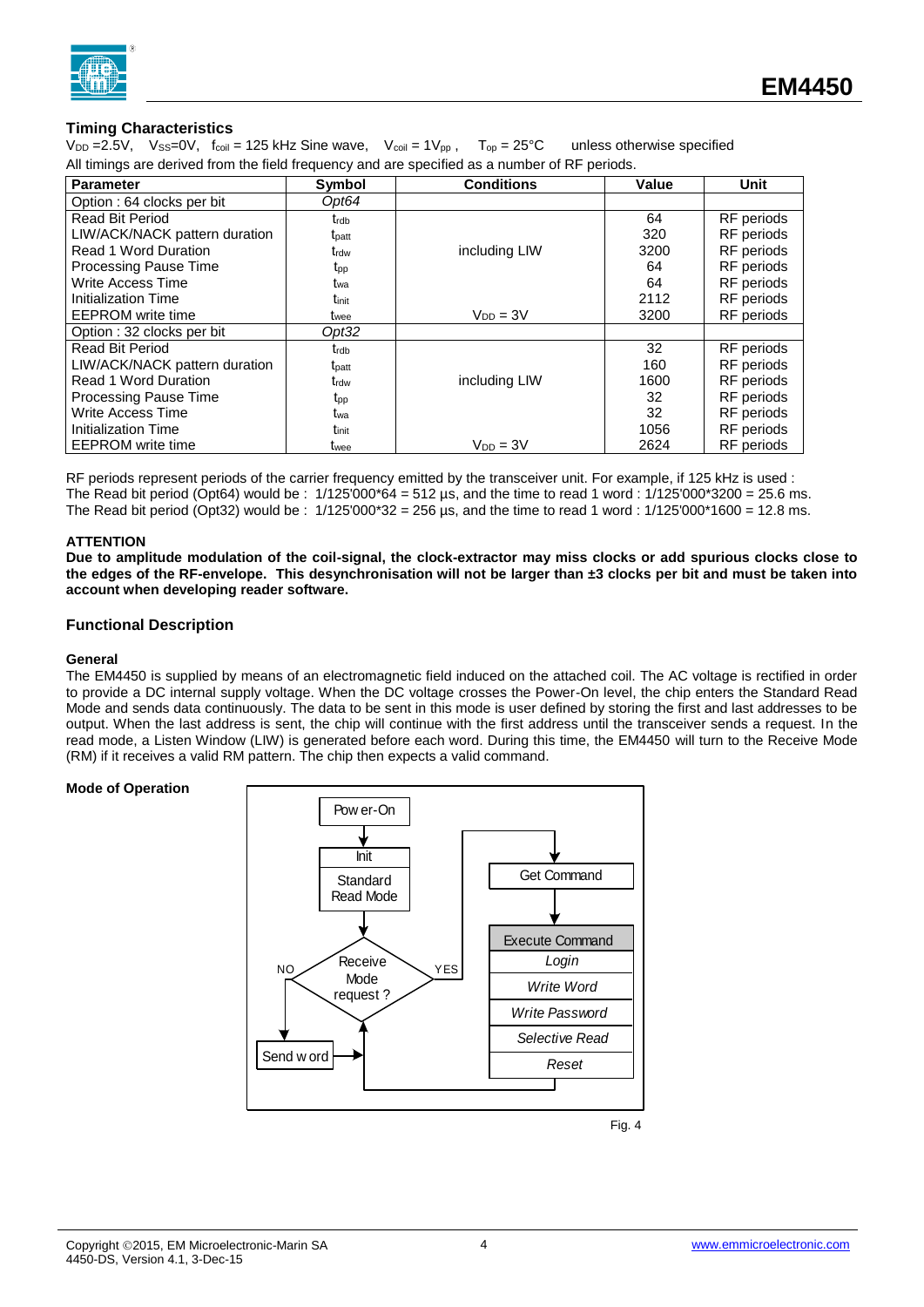

#### **Memory Organisation**

The 1024 bit EEPROM is organised in 32 words of 32 bits. The first three words are assigned to the Password, the Protection word, and the Control word. In order to write one of these three words, it is necessary to send the valid password. At fabrication, the EM4450 comes with all bits of the password programmed to a logic "0". The Password cannot be read out. The memory contains two extra words of Laser ROM. These words are laser programmed during fabrication for every chip, are unique and cannot be altered.

#### **Memory Map**



## **Standard Read Mode**

After a Power-On-Reset and upon completion of a command, the chip will execute the Standard Read Mode, in which it will send data continuously, word by word from the memory section defined between the First Word Read (FWR) and Last Word Read (LWR). When the last word is output, the chip will continue with the first word until the transceiver sends a request. If FWR and LWR are the same, the same word will be sent repetitively. The Listen Window (LIW) is generated before each word to check if the transceiver is sending data. The LIW has a duration of 320 (160 opt 32) periods of the RF field. FWR and LWR have to be programmed as valid addresses (FWR  $\leq$  LWR and  $\leq$  33).

The words sent by the EM4450 comprise 32 data bits and parity bits. The parity bits are not stored in the EEPROM, but generated while the message is sent as described below. The parity is even for rows and columns, meaning that the total number of "1's" is even (including the parity bit).

| First bit output          |                 |                 |                 |                 | Data            |                 |                 | <b>Row Even Parity</b>       |
|---------------------------|-----------------|-----------------|-----------------|-----------------|-----------------|-----------------|-----------------|------------------------------|
| D <sub>0</sub>            | D <sub>1</sub>  | D <sub>2</sub>  | D <sub>3</sub>  | D <sub>4</sub>  | D <sub>5</sub>  | D <sub>6</sub>  | D7              | P <sub>0</sub>               |
| D <sub>8</sub>            | D <sub>9</sub>  | D <sub>10</sub> | D <sub>11</sub> | D <sub>12</sub> | D <sub>13</sub> | D <sub>14</sub> | D <sub>15</sub> | P <sub>1</sub>               |
| D <sub>16</sub>           | D <sub>17</sub> | D <sub>18</sub> | D <sub>19</sub> | D <sub>20</sub> | D <sub>21</sub> | D <sub>22</sub> | D <sub>23</sub> | P <sub>2</sub>               |
| D <sub>24</sub>           | D <sub>25</sub> | D <sub>26</sub> | D <sub>27</sub> | D <sub>28</sub> | D <sub>29</sub> | D <sub>30</sub> | D31             | P <sub>3</sub>               |
| PC <sub>0</sub>           | PC <sub>1</sub> | PC <sub>2</sub> | PC <sub>3</sub> | PC <sub>4</sub> | PC <sub>5</sub> | PC <sub>6</sub> | PC7             | $\Omega$                     |
| <b>Column Even Partiy</b> |                 |                 |                 |                 |                 |                 |                 | Last bit output<br>logic '0' |

## **Word organisation (Words 0 to 33)**

Fig. 6

When a word is read protected, the output will consist of 45 bits set to logic "0". The password has to be used to output correctly a read protected memory area.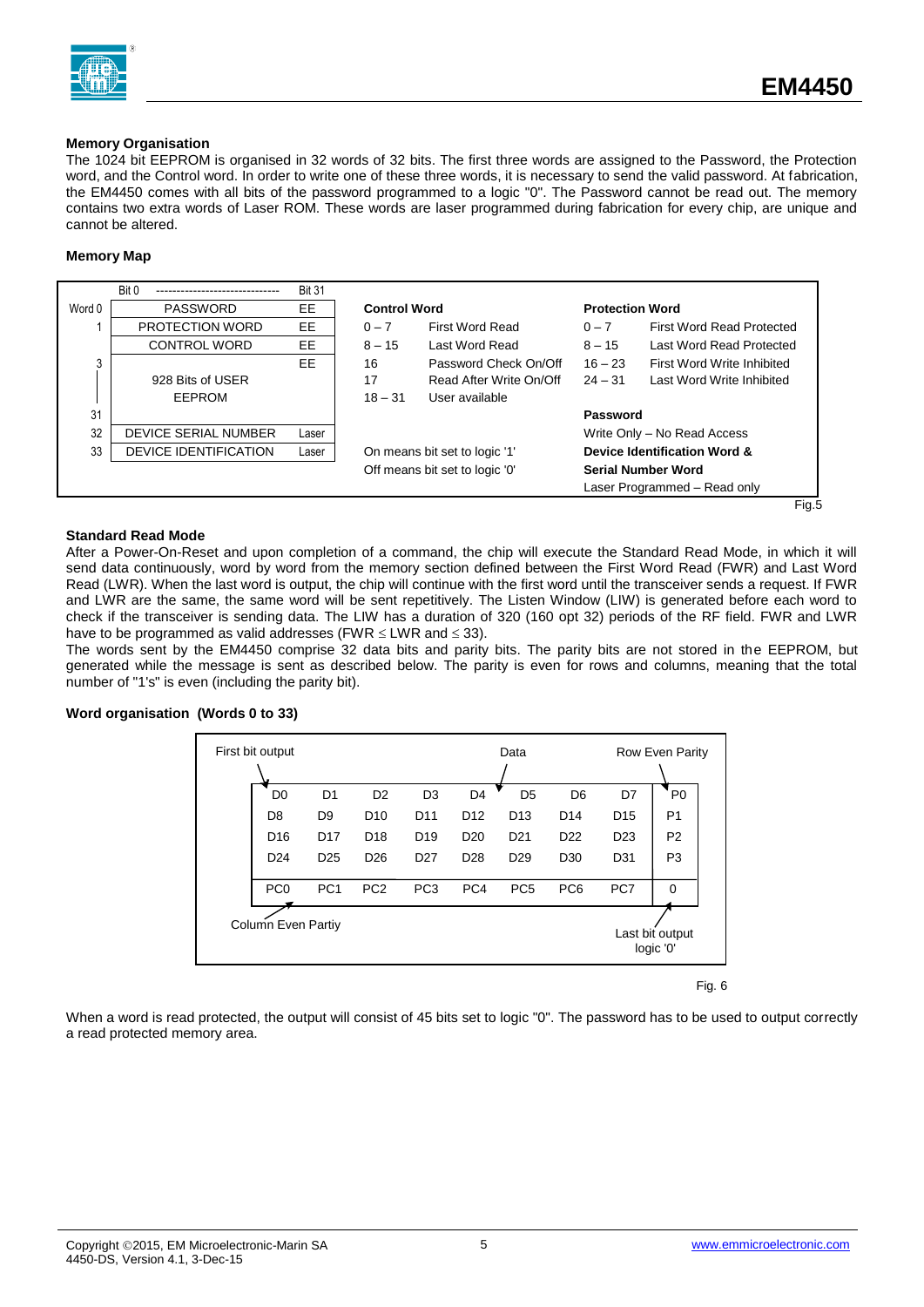## **Read Sequence**



#### **Receive Mode**

To activate the Receive Mode, the Transceiver sends to the chip the RM pattern (while in the modulated phase of a Listen Window LIW). The EM4450 will stop sending data upon reception of a valid RM. The chip then expects a command. The RM pattern consists of 2 bits "0" sent by the transceiver. The first bit "0" transmitted is to be detected during the 64 (32 opt 32) periods where the modulation is "ON" in LIW.



#### **Commands**

The commands are composed of nine bits : eight data bits and one even parity bit (total amount of "ones" is even including the parity bit).



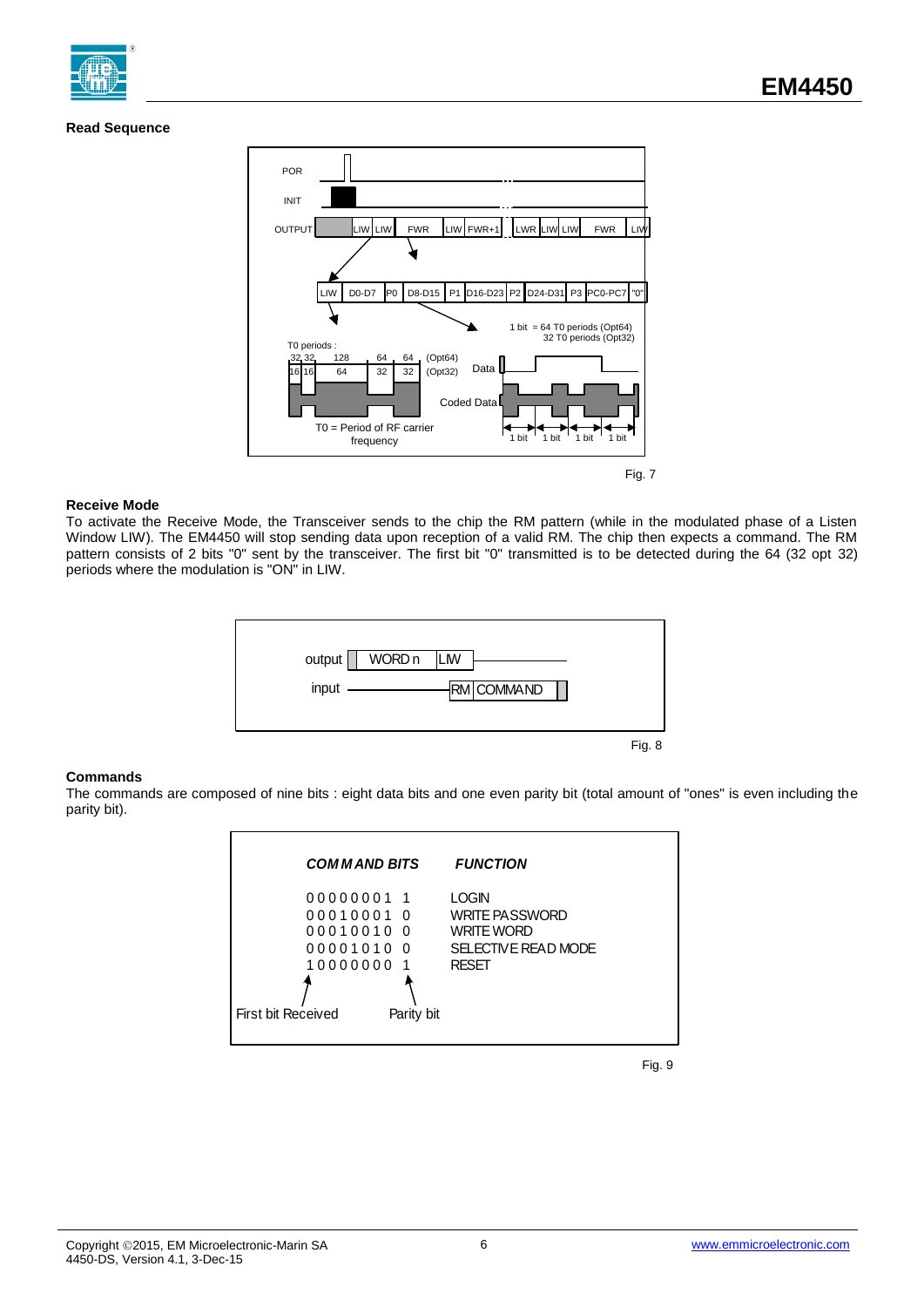

#### **Selective Read Mode**

The Selective Read Mode is used to read other data than that defined between FWR and LWR. To enter Selective Read Mode, the Transceiver has to send during LIW a Receive mode pattern (RM) to turn the EM4450 in Receive Mode. Then the Selective Read Mode Command is sent by the transceiver followed by the First and Last addresses to be read. The FWR and LWR are then replaced by the new addresses and the chip is operating in the same way as the Standard Read Mode. The control word is not modified by this command, and the next standard read mode operation will work with original FWR and LWR (Selected area is read once and then the chip returns to Standard Read Mode).

To read words which are Read Protected, a Login command has to be sent by the transceiver prior to the Selective Read command. The Login command is to be used only once for all subsequent commands requiring a password.

The Selective Read mode command is followed by a single 32-bit word containing the new first and last addresses. Bits 0 to 7 correspond to the First Word Read and bits 8 to 15 correspond to the Last Word Read. Bits 16 to 31 have to be sent but are not used in the chip. The parities must be sent according to the word organisation as described in fig.7. Note that bit 31 is transmitted first.

To read the device Identification or the Serial Number, the Selective Read Command allows direct access to the Laser programmed words. These words can also be addressed in the standard read mode by selecting the addresses accordingly.



#### **Reset Command**

The Reset Command will return from any mode to the Standard Read Mode. The next word out is the FWR.



#### **Login**

The Login command is used to access protected memory areas. This command has to be used only once to perform several password protected commands. The Power-On-Reset sequence and the Reset command will reset the password entry, and a new Login command has to be received to perform further password protected operations.

Upon reception of a correct password, the EM4450 will respond with an acknowledge pattern (ACK) and then continue in Standard Read Mode. If the Login is correct then password protected operations are allowed. If the password is incorrect, a NAK pattern is issued and password protected operations will not be possible (refer to Write Word for password data structure).



Fig. 13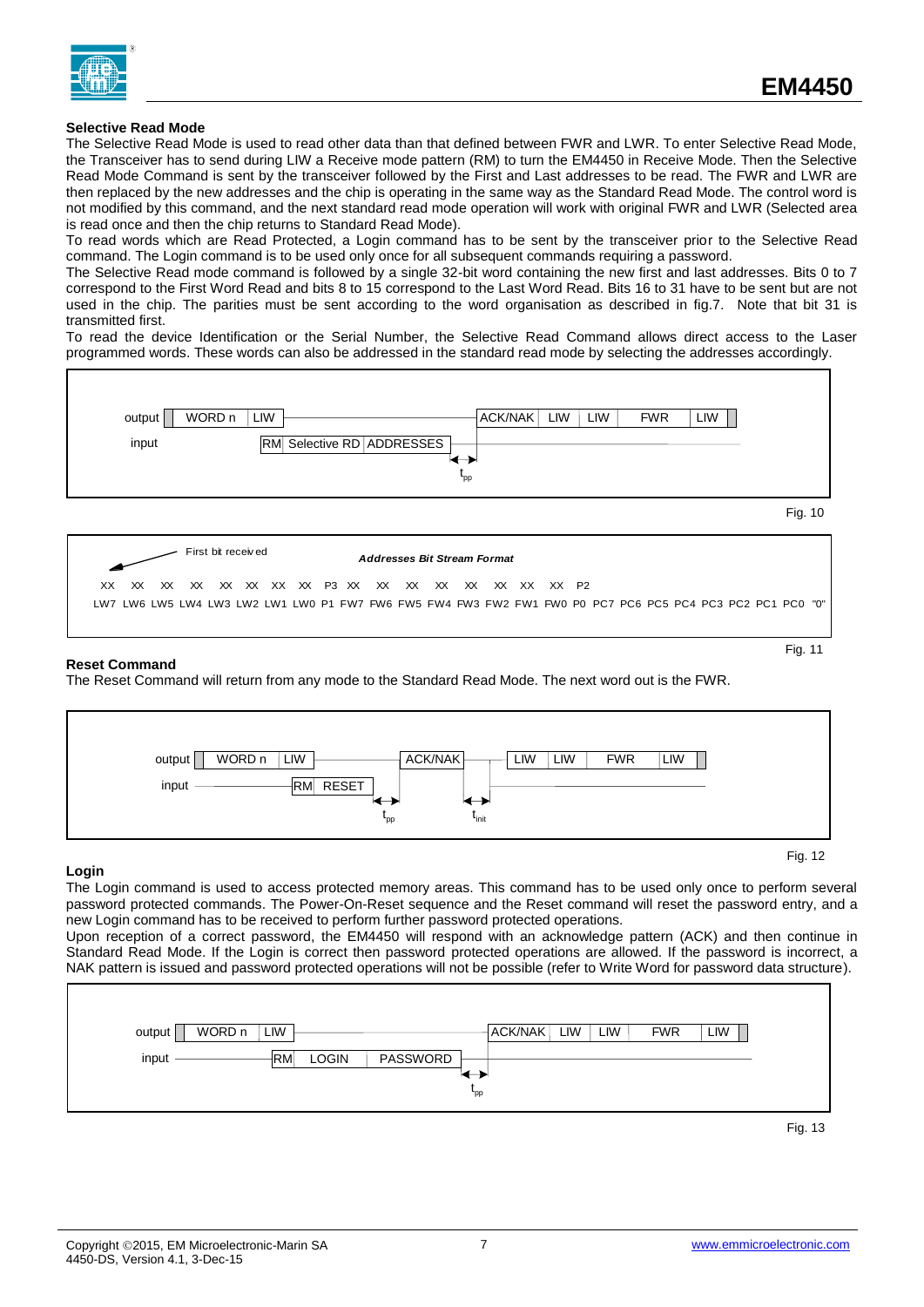

If bit 16 of the control word is disabled (Password Check ON/OFF), the Login is still mandatory to modify the Protection Word, the Control Word, and the Password, but not to write in the EEPROM which is not write inhibited. In order to modify a write inhibited word, the Protection word has to be modified first. The Read protected area always requires the Login to be read. If the Write Protection Word is write protected, the write protection configuration is locked.

#### **Write Password**

When a Write Password command is received, the chip next expects information on the actual valid password. The chip sends back an ACK pattern if the password is correct. Then the chip expects the new password consisting of 32 bits + parity bit to be stored in the EEPROM. The chip will respond with an ACK pattern for a correct reception of data upon reception of the new password, and then will send another acknowledge pattern (ACK) to announce that the data is stored in the EEPROM. The Read after Write function has no effect on this command. If the password is wrong or the transmission is faulty, the chip will : send a NAK pattern; return to the Standard Read Mode; and, the password will remain the same. (Refer to Write Word for password data structure).



#### **Write Word**

Fig. 14

The Write mode allows modification of the EEPROM contents word by word. To modify address 1 (Protection word) and address 2 (Control word), it is mandatory to first send a Login command in order to Log in (like in a computer). The new written values will take effect only after performing a Reset command. It is strongly recommended to check the result of modifying the contents of these addresses effecting the function of the chip. Address 0 (Password) cannot be modified with this command but can be changed with the Write Password command.

Addresses 3 to 31 are programmable according to the defined protections. If the Password Check bit is off (bit 16 of control word) and the word is not write inhibited, the selected word can be freely modified without password. If the Password Check bit is on and the word is not write inhibited, the selected word can be modified with a previous Login. In any case, if the word is write inhibited, the protection word has to be changed before programming can occur.

| Write to Address | Check Password bit      | Write Inhibit     | <b>Write Operation</b>              |
|------------------|-------------------------|-------------------|-------------------------------------|
|                  | (bit 16 / Control word) | (Protection word) |                                     |
|                  | ⌒                       |                   | Only with Write Password<br>command |
| $1 - 2$          |                         | OFF               | Login always required               |
| $1 - 2$          |                         | ΟN                | Write configuration LOCKED          |
| $3 - 31$         | OFF                     | OFF               | Freely programmable                 |
| $3 - 31$         | ON                      | OFF               | Login required                      |
| $3 - 31$         |                         | ON                | Change protection word first        |

The Write Word command is followed by the address and data. The address consists of a 9 bit block containing 8 data bits and 1 even parity bit. Only 6 bits from the data section are used for the word addressing, and the first three bits sent must be "0". The data consists of 4 times 9 bit blocks, each block consisting of 8 data bits and 1 associated even parity bit and one additional block consisting of 8 column parity bits and "0" as stop bit (Refer to fig. 7)

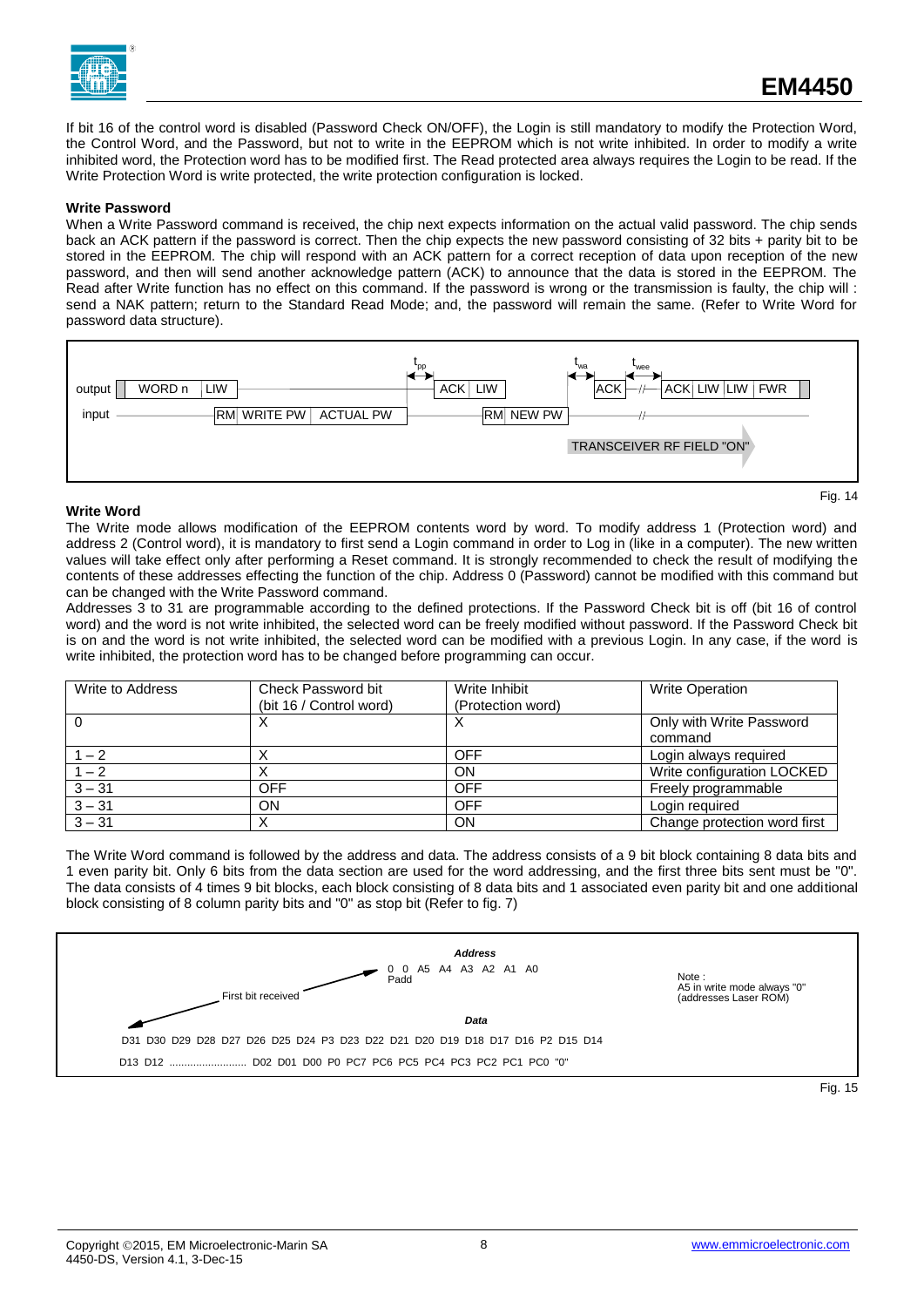

After reception of the command, the address, and the data, the EM4450 will check the parity, the write protection status, the Login status, and also if the available power from the RF field is sufficient. If all the conditions are satisfied, an acknowledge pattern (ACK) will be issued afterward and the EEPROM writing process will start. At the end of programming, the chip will send an Acknowledge pattern (ACK). If at least one of the checks fails, the chip will issue a no acknowledge pattern (NAK) instead of ACK and return to the Standard Read Mode. The Transceiver will keep the RF field permanently "ON" during the whole writing process time.

The Read After Write function (bit 17 of Control word) controls the mode of operation following a write operation. When "ON" the latest written word will be read out and output next to the ACK pattern and two Listen Windows (LIW-LIW) even if the word is read protected. When "OFF", the ACK is followed immediately by a LIW-LIW and FWR. The last written word is not output. If a request from the transceiver to return in receive mode (RM) is generated during the LIW, another word can be written in. Otherwise, the EM4450 will return in the Standard Read Mode.

| Write 1 word<br>wee<br><b>FWR</b><br>LIW<br>WORD n<br>LIW<br><b>ACK</b><br>LIW<br>output<br>ACł<br><b>RM WRITE WORD ADDRESS</b><br>input -<br><b>DATA</b><br>TRANSCEIVER RF FIELD "ON"                                                                   |  |
|----------------------------------------------------------------------------------------------------------------------------------------------------------------------------------------------------------------------------------------------------------|--|
| <b>Write severalwords</b><br>WORD n<br>LIW<br>output<br>LIW<br><b>ACK</b><br>ACŀ<br><b>RMWRITE WORD ADDRESS</b><br>RM WRITE WORD ADDRESS<br>input -<br><b>DATA</b><br><b>DATA</b><br>TRANSCEIVER RF FIELD "ON"                                           |  |
| <b>Read After Write function</b><br>$\mathfrak{r}_{\mathsf{wa}}$<br>wee<br>LIW<br>LIW<br>WORD n<br>LIW<br>LIW<br><b>FWR</b><br>output<br>Last Written<br>LIW<br>ACK<br>ACŀ<br>RM WRITE WORD ADDRESS<br><b>DATA</b><br>input<br>TRANSCEIVER RF FIELD "ON" |  |
| Write not allowed or wrong transmission<br>$t_{wa}$<br>WORD n<br>LIW<br><b>NACK</b><br>output<br>LIW<br>LIW<br><b>FWR</b><br><b>RM WRITE WORD ADDRESS</b><br><b>DATA</b><br>input<br>TRANSCEIVER RF FIELD "ON"                                           |  |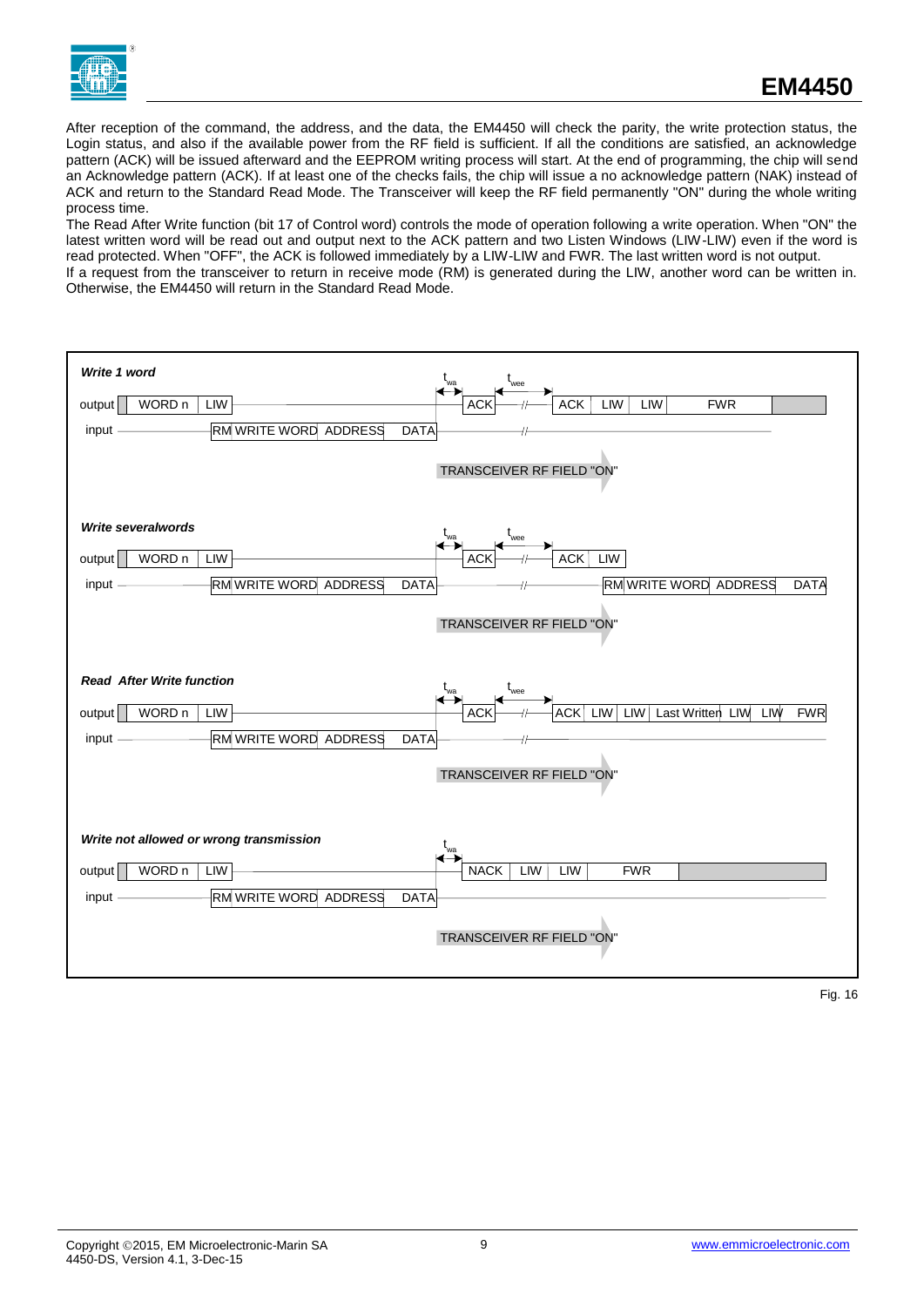

#### **Power-On-Reset (POR)**

When the EM4450 with its attached coil enters an electromagnetic field, the built in AC/DC converter will supply the chip. The DC voltage is monitored and a Reset signal is generated to initialise the logic. The contents of the Control word and Protection word will be downloaded to enable the functions (INIT). The Power-On-Reset is also provided in order to make sure that the chip will start issuing correct data. Hysteresis is provided to avoid improper operation at the limit level.



#### **Lock All / Lock Memory Area**

The EM4450 can be converted to a Read Only chip or be configured to Read/Write and Read Only Areas by programming the protection word. This configuration can be locked by write inhibiting the Write Protection Word. Great care should be taken in doing this operation as there is no further possibility to change the Write Protection Word. The Control Word can also be protected in the same way thus freezing the operation mode.

#### **Clock Extractor**

The Clock extractor will generate a system clock with a frequency corresponding to the frequency of the RF field. The system clock is used by a sequencer to generate all internal timings.

#### **Data Extractor**

The transceiver generated field will be amplitude modulated to transmit data to the EM4450. The Data extractor demodulates the incoming signal to generate logic levels, and decodes the incoming data.

#### **Modulator**

The Data Modulator is driven by the serial data output from the memory which is Manchester encoded. The modulator will draw a large current from both coil terminals, thus amplitude modulating the RF field according to the memory data.

#### **AC/DC Converter and Voltage Limiter**

The AC/DC converter is fully integrated on chip and will extract the power from the incident RF field. The internal DC voltage will be clamped to avoid high internal DC voltage in strong RF fields.

#### **Special Timings**

The Processing Pause Time (t<sub>pp</sub>), Write Access Time (t<sub>wa</sub>) and EEPROM Write Time (t<sub>wee</sub>) are timings where the EM4450 is executing internal operations. During these pauses, the RF field will be influenced.

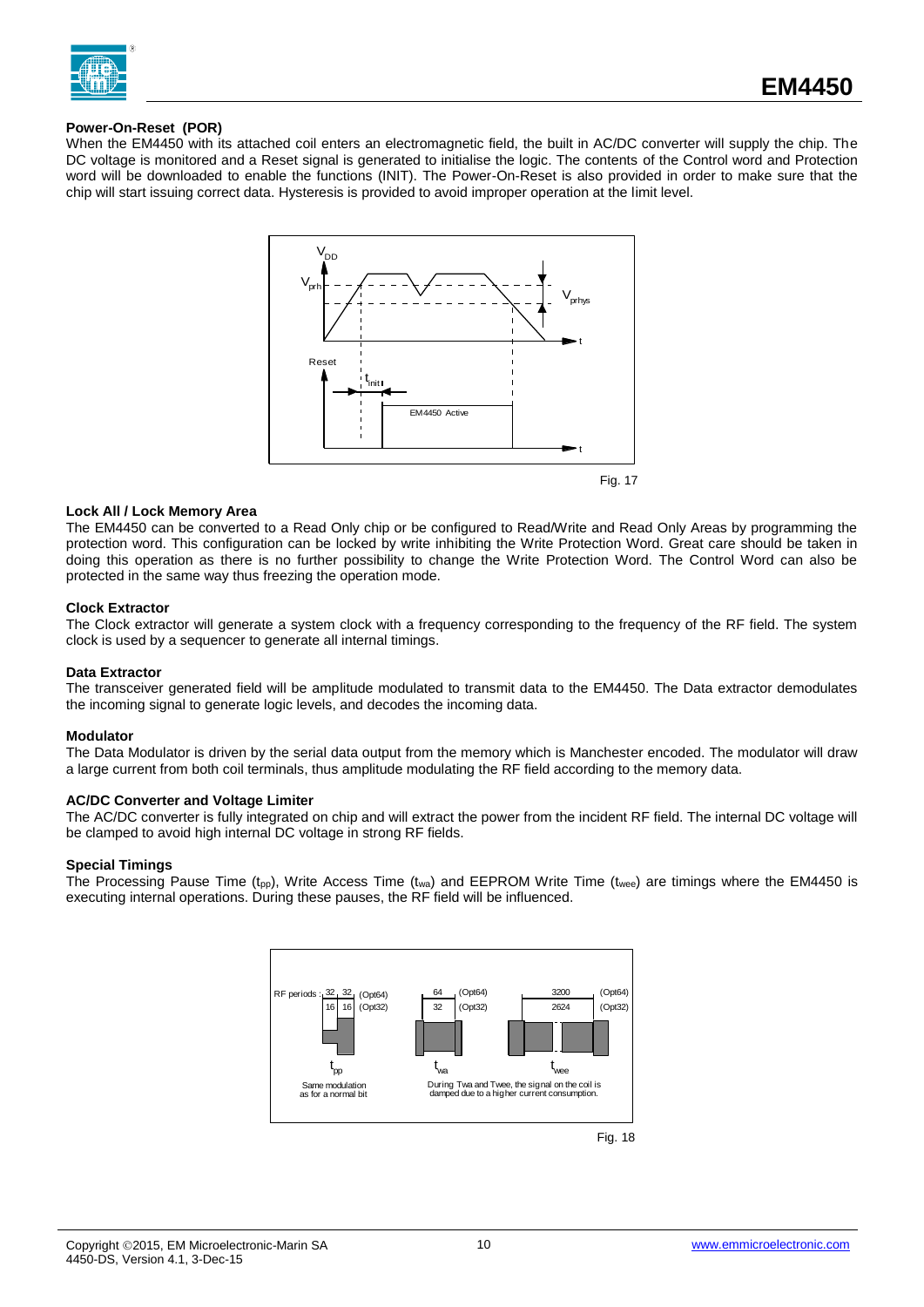

## **Communication from Transponder to the Transceiver (READ MODE)**

The EM4450 modulates the amplitude of the RF field to transmit data to the transceiver. Data are output serially from the EEPROM and Manchester encoded.



Fig. 19

The EM4450 uses different patterns to send status information to the transceiver. Their structure can not be confused with a bit pattern sequence. These patterns are the Listen Window (LIW) to inform the transceiver that data can be accepted, the Acknowledge (ACK) indicating proper communication and end of EEPROM write, and the No Acknowledge (NAK) when something is wrong.

The LIW, due to its special structure, can be used to synchronize the transceiver during a read operation. The LIW is sent before each word, and is sent twice before FWR.



#### **Communication from the Transceiver to the Transponder (RECEIVE MODE)**

The EM4450 can be switched to the Receive Mode ONLY DURING A LISTEN WINDOW. The Transceiver is synchronized with the incoming data from the transponder and expects a LIW before each word. During the phase where the chip has its modulator "ON" (64/32 periods of RF [Opt64/Opt32] ), the transceiver has to send a bit "0". A certain phase shift in the read path of the transceiver can be accepted due to the fact that when entering Receive Mode, the Transceiver becomes the Master.

At reception of the first "0", the chip immediately stops the LIW sequence and then expects another bit "0" to activate the receive mode. Once the EM4450 has received the first bit "0", the transceiver is imposing the timing for synchronisation.

The EM4450 turns "ON" its modulator at the beginning of each frame of a bit period. To send a logic "1" bit, the transceiver continues to send clocks without modulation. After half a bit period, the modulation device of the EM4450 is turned "OFF" allowing recharge of the internal supply capacitor. To send a logic "0" bit, the transceiver stops sending clocks (100% modulation) during the first half of a bit period. The transceiver must not turn "OFF" the field after 7/4 clocks of the bit period (Opt64/Opt32). The field is stopped for the remaining first half of the bit period, and then turned "ON" again for the second half of the bit period. The 32rd/16th clock (Opt64/Opt32) defines the end of the bit.

To ensure synchronisation between the transceiver and the transponder, a logic bit set to "0" has to be transmitted at regular intervals. The RM pattern consists of two bits set to "0" thus allowing initial synchronisation. In addition, the chosen data structure contains even parity bits which will not allow more than eight consecutive bits set to logic "1" where no modulation occurs.

While the transceiver is sending data to the transponder, two different modulations will be observed on both coils. During the first half of the bit period, the EM4450 is switching "ON" its modulation device causing a modulation of the RF field. This modulation can also be observed on the transceiver's coil. The transceiver sending a bit "0" will switch "OFF" the field, causing a 100% modulation being observed on the transponder coil.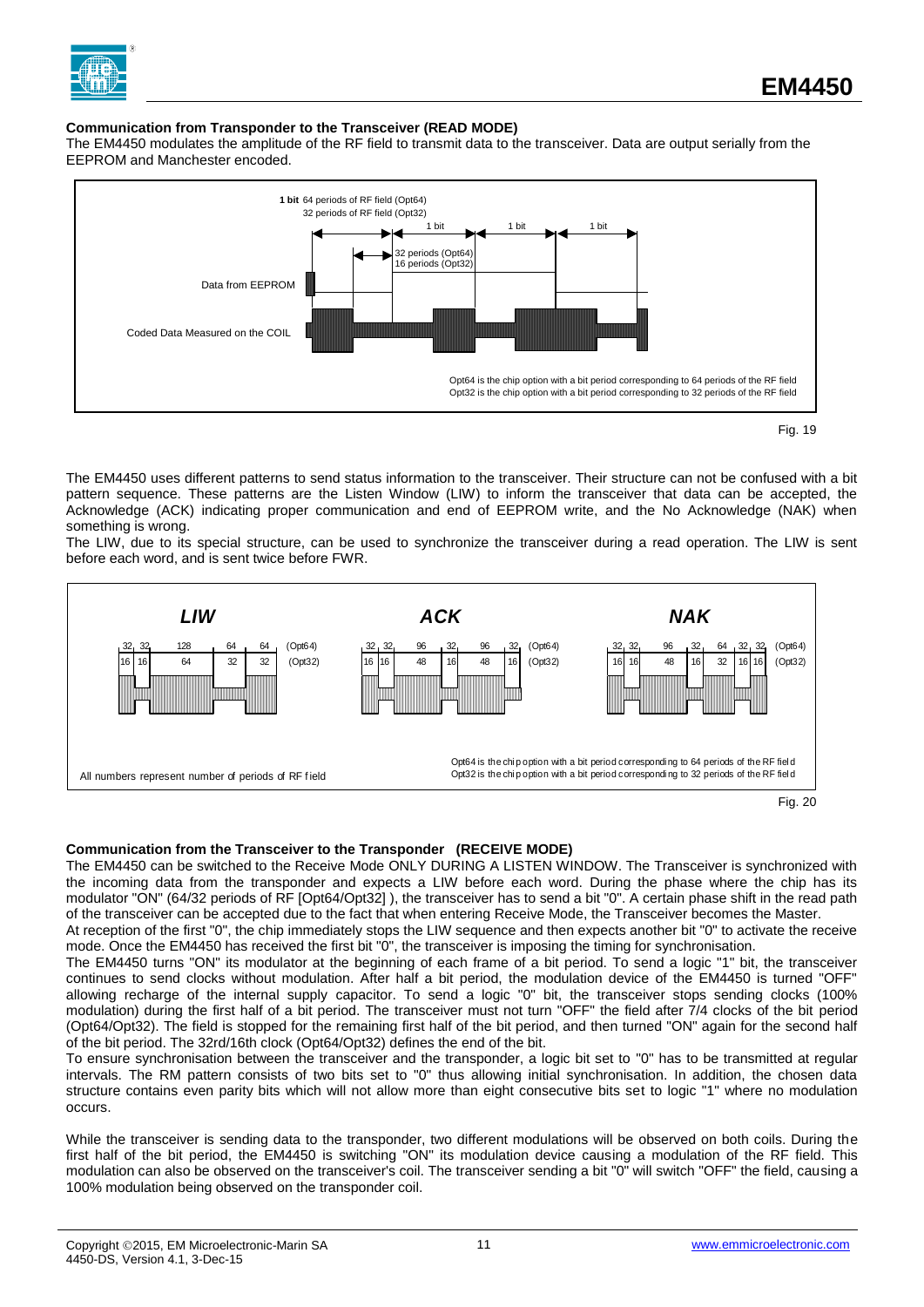

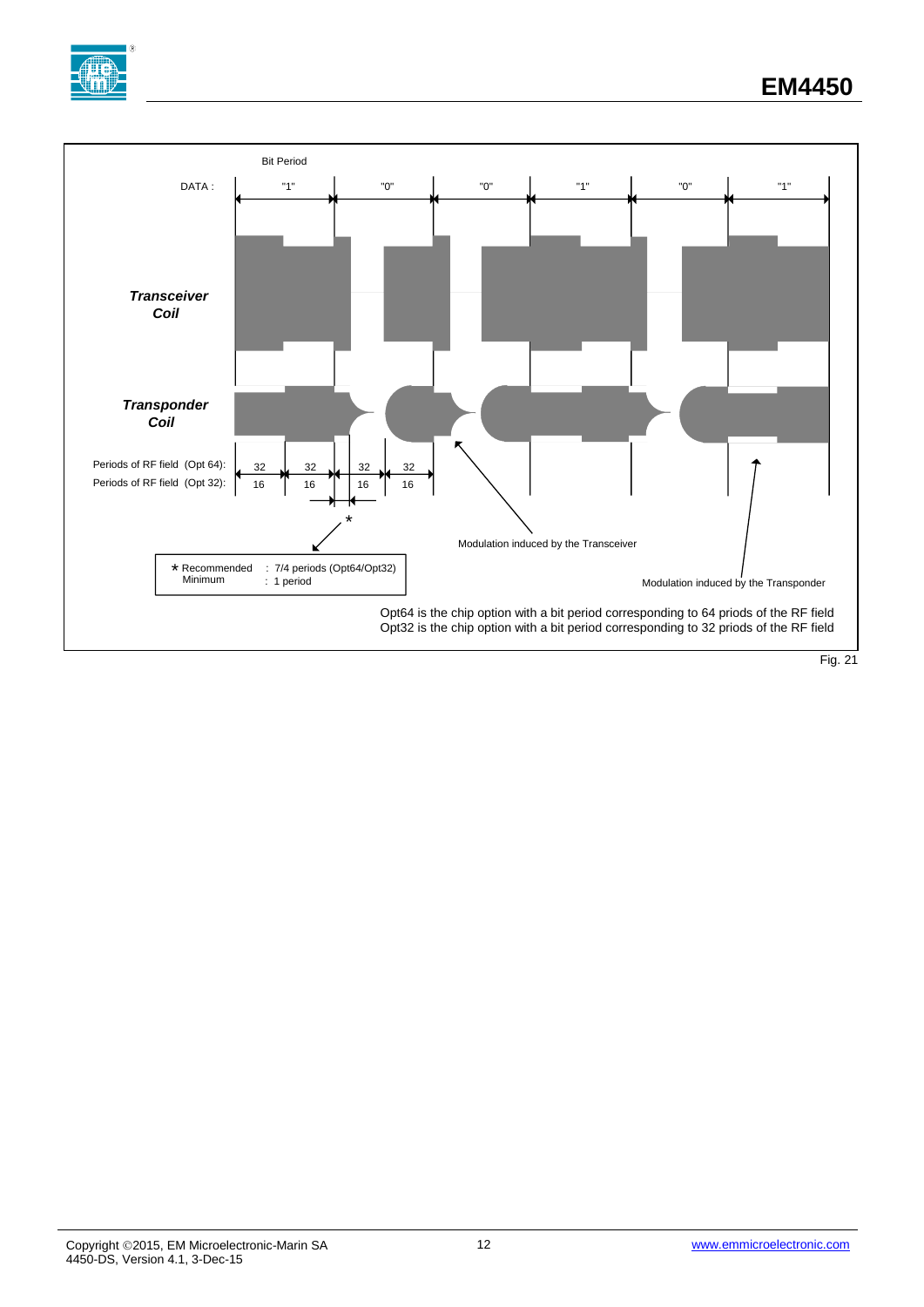

# **Chip Floor Plan**



Fig. 23

# **Pad Description**

| Pad            | <b>Name</b>     | <b>Function</b>                   |
|----------------|-----------------|-----------------------------------|
|                | COIL1           | Coil Terminal 1                   |
| $\overline{2}$ | <b>TEST PAD</b> | Pad used for testing purpose only |
| 3              | <b>TEST PAD</b> | Pad used for testing purpose only |
| 4              | <b>TEST PAD</b> | Pad used for testing purpose only |
| 5              | <b>TEST PAD</b> | Pad used for testing purpose only |
| 6              | <b>TEST PAD</b> | Pad used for testing purpose only |
| 7              | <b>TEST PAD</b> | Pad used for testing purpose only |
| 8              | <b>TEST PAD</b> | Pad used for testing purpose only |
| 9              | COIL2           | Coil Terminal 2                   |